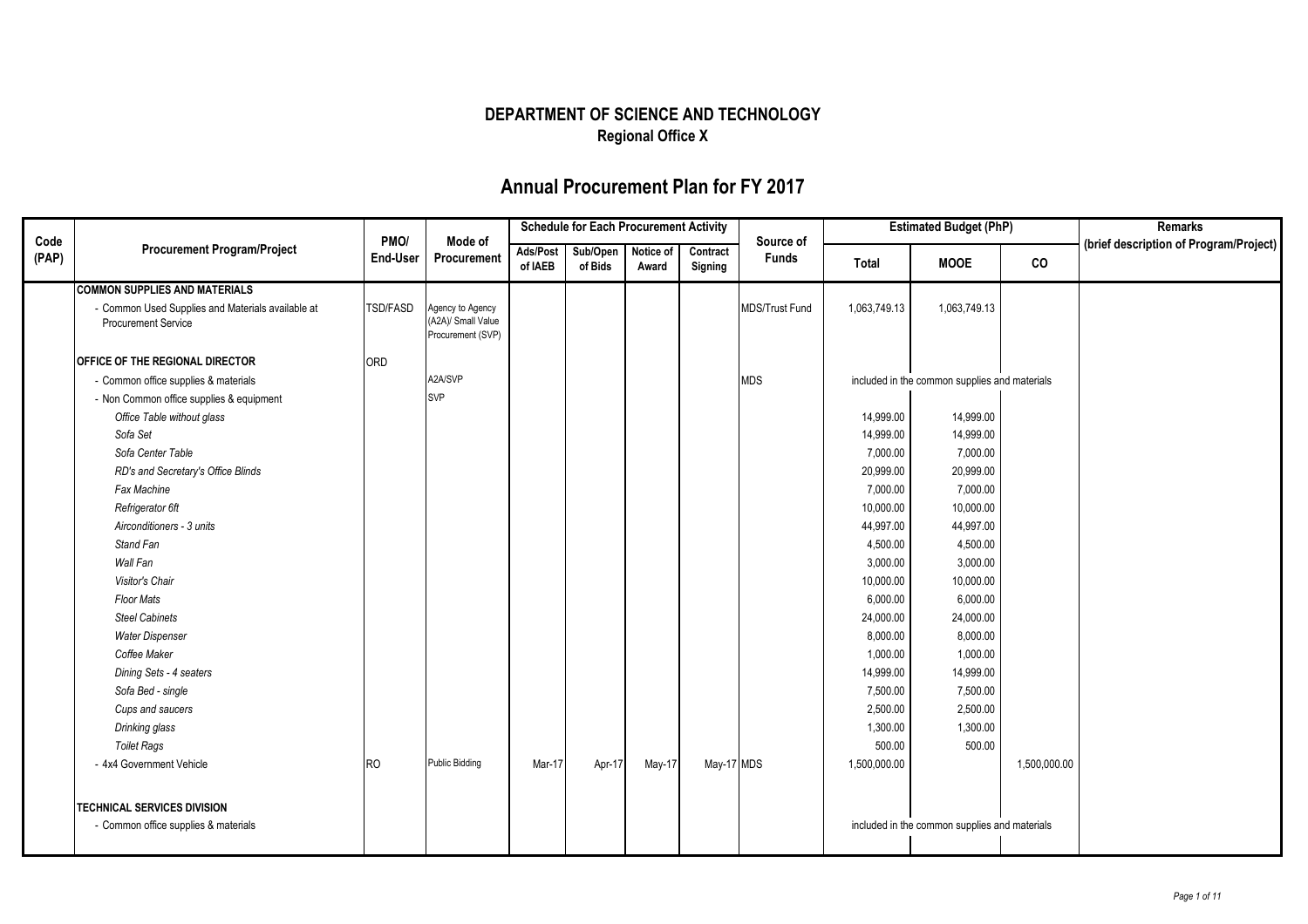|               |                                                                                                     |                  |                        |                     | <b>Schedule for Each Procurement Activity</b> |                    |                     |                           |            | <b>Estimated Budget (PhP)</b>                 |    | Remarks                                                                           |
|---------------|-----------------------------------------------------------------------------------------------------|------------------|------------------------|---------------------|-----------------------------------------------|--------------------|---------------------|---------------------------|------------|-----------------------------------------------|----|-----------------------------------------------------------------------------------|
| Code<br>(PAP) | <b>Procurement Program/Project</b>                                                                  | PMO/<br>End-User | Mode of<br>Procurement | Ads/Post<br>of IAEB | Sub/Open<br>of Bids                           | Notice of<br>Award | Contract<br>Signing | Source of<br><b>Funds</b> | Total      | <b>MOOE</b>                                   | co | (brief description of Program/Project)                                            |
|               | CONSULTANCY SERVICES (SETUP); MPEX, Cleaner<br><b>Production, Equipment Validation</b>              |                  |                        |                     |                                               |                    |                     |                           |            |                                               |    |                                                                                   |
|               | - Non common office supplies and equipment (30 units<br>Tablets, Modular Office Tables with chairs) | <b>TSD</b>       | <b>SVP</b>             |                     |                                               |                    |                     | MDS/SETUP                 | 300,000.00 | 300,000.00                                    |    |                                                                                   |
|               | <b>CP-EE (TNA) Consultancy</b>                                                                      |                  |                        |                     |                                               |                    |                     | MDS/SETUP                 |            |                                               |    |                                                                                   |
|               | - Common office supplies & materials                                                                | <b>TSD</b>       | <b>SVP</b>             |                     |                                               |                    |                     |                           |            | included in the common supplies and materials |    |                                                                                   |
|               | Consultancy fee                                                                                     |                  |                        |                     |                                               |                    |                     |                           | 350,000.00 | 350,000.00                                    |    |                                                                                   |
|               | Vehicle rental                                                                                      |                  |                        |                     |                                               |                    |                     |                           | 75,000.00  | 75,000.00                                     |    |                                                                                   |
|               | Travel expenses                                                                                     |                  |                        |                     |                                               |                    |                     |                           | 75,000.00  | 75,000.00                                     |    |                                                                                   |
|               | Food for meetings and accommodation                                                                 |                  |                        |                     |                                               |                    |                     |                           | 50,000.00  | 50,000.00                                     |    | 550,000.00                                                                        |
|               | Food Safety Training/Assessment/Validation                                                          | <b>TSD</b>       | <b>SVP</b>             |                     |                                               |                    |                     | <b>MDS/LGIA</b>           |            |                                               |    |                                                                                   |
|               | - Common office supplies & materials                                                                |                  |                        |                     |                                               |                    |                     |                           |            | included in the common supplies and materials |    |                                                                                   |
|               | Consultancy fee                                                                                     |                  |                        |                     |                                               |                    |                     |                           | 350,000.00 | 350,000.00                                    |    |                                                                                   |
|               | Vehicle rental                                                                                      |                  |                        |                     |                                               |                    |                     |                           | 75,000.00  | 75,000.00                                     |    |                                                                                   |
|               | Travel expenses                                                                                     |                  |                        |                     |                                               |                    |                     |                           | 75,000.00  | 75,000.00                                     |    |                                                                                   |
|               | Food for meetings and accommodation                                                                 |                  |                        |                     |                                               |                    |                     |                           | 50,000.00  | 50,000.00                                     |    | 550,000.00                                                                        |
|               | <b>MPEX (TNA) Consultancy</b>                                                                       |                  |                        |                     |                                               |                    |                     |                           |            |                                               |    |                                                                                   |
|               | - Common office supplies & materials                                                                |                  |                        |                     |                                               |                    |                     | MDS/SETUP                 |            | included in the common supplies and materials |    |                                                                                   |
|               | Consultancy fee                                                                                     |                  |                        |                     |                                               |                    |                     |                           | 525,000.00 | 525,000.00                                    |    |                                                                                   |
|               | Vehicle rental                                                                                      |                  |                        |                     |                                               |                    |                     |                           | 112,500.00 | 112,500.00                                    |    |                                                                                   |
|               | Travel expenses                                                                                     |                  |                        |                     |                                               |                    |                     |                           | 112,500.00 | 112,500.00                                    |    |                                                                                   |
|               | Food for meetings and accommodation                                                                 |                  |                        |                     |                                               |                    |                     |                           | 75,000.00  | 75,000.00                                     |    | 825,000.00                                                                        |
|               | SMALL ENTERPRISE TECHNOLOGY UPGRADING PROGRAM                                                       |                  |                        |                     |                                               |                    |                     |                           |            |                                               |    | is a nationwide strategy to encourage and                                         |
|               | - Common office supplies & materials                                                                |                  |                        |                     |                                               |                    |                     | <b>MDS</b>                |            | included in the common supplies and materials |    | assist SMEs to adopt technological<br>innovations to improve their operations and |
|               | <b>Trainings and Activities</b>                                                                     | SETUP-           | <b>SVP</b>             |                     |                                               |                    |                     | <b>MDS</b>                |            |                                               |    | thus boost their productivity and                                                 |
|               | <b>RTEC Meeting</b>                                                                                 | <b>RPMO</b>      |                        |                     |                                               |                    |                     | MDS/SETUP                 | 16,800.00  | 16,800.00                                     |    | competitiveness.                                                                  |
|               | <b>Video Production</b>                                                                             |                  |                        |                     |                                               |                    |                     | MDS/SETUP                 | 100,000.00 | 100,000.00                                    |    |                                                                                   |
|               | <b>Promotional Materials</b>                                                                        |                  |                        |                     |                                               |                    |                     | MDS/SETUP                 | 87,500.00  | 87,500.00                                     |    |                                                                                   |
|               |                                                                                                     |                  |                        |                     |                                               |                    |                     |                           |            |                                               |    |                                                                                   |
|               |                                                                                                     |                  |                        |                     |                                               |                    |                     |                           |            |                                               |    |                                                                                   |
|               |                                                                                                     |                  |                        |                     |                                               |                    |                     |                           |            |                                               |    |                                                                                   |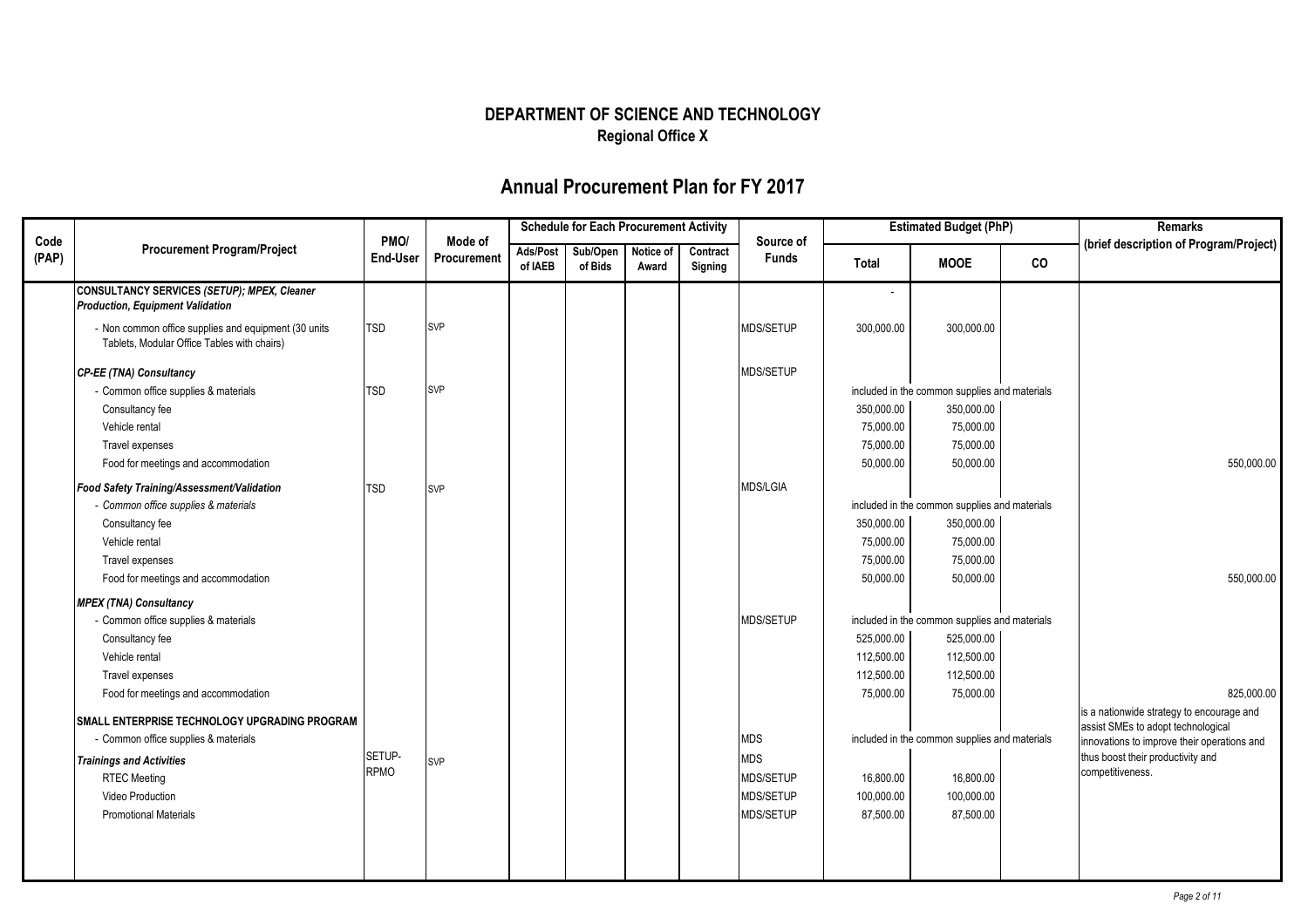|               |                                                                                                                                                                                                                                                                                                                                                                                                                                                                                                                                                                                                                                                                                                                                                                                                                                  |                            |                                                                                                                                                                          |                     | <b>Schedule for Each Procurement Activity</b> |                    |                     |                                                                                                                                                                               |                                                                                                                                                                                                                               | <b>Estimated Budget (PhP)</b>                                                                                                                                                                            |                                                                    | <b>Remarks</b>                                                                                                                                                                                                                                                                                                                                                 |
|---------------|----------------------------------------------------------------------------------------------------------------------------------------------------------------------------------------------------------------------------------------------------------------------------------------------------------------------------------------------------------------------------------------------------------------------------------------------------------------------------------------------------------------------------------------------------------------------------------------------------------------------------------------------------------------------------------------------------------------------------------------------------------------------------------------------------------------------------------|----------------------------|--------------------------------------------------------------------------------------------------------------------------------------------------------------------------|---------------------|-----------------------------------------------|--------------------|---------------------|-------------------------------------------------------------------------------------------------------------------------------------------------------------------------------|-------------------------------------------------------------------------------------------------------------------------------------------------------------------------------------------------------------------------------|----------------------------------------------------------------------------------------------------------------------------------------------------------------------------------------------------------|--------------------------------------------------------------------|----------------------------------------------------------------------------------------------------------------------------------------------------------------------------------------------------------------------------------------------------------------------------------------------------------------------------------------------------------------|
| Code<br>(PAP) | <b>Procurement Program/Project</b>                                                                                                                                                                                                                                                                                                                                                                                                                                                                                                                                                                                                                                                                                                                                                                                               | PMO/<br><b>End-User</b>    | Mode of<br>Procurement                                                                                                                                                   | Ads/Post<br>of IAEB | Sub/Open<br>of Bids                           | Notice of<br>Award | Contract<br>Signing | Source of<br><b>Funds</b>                                                                                                                                                     | <b>Total</b>                                                                                                                                                                                                                  | <b>MOOE</b>                                                                                                                                                                                              | CO                                                                 | (brief description of Program/Project)                                                                                                                                                                                                                                                                                                                         |
|               | <b>REGIONAL STANDARDS &amp; TESTING LABORATORY</b><br><b>ASEL, CTL and MTL</b><br>- Common office supplies & materials<br>- Non Common Electrical Supplies<br>- Non Common Office Supplies<br>- Laboratory Supplies (Personal Protective Equipment)<br>- Laboratory Supplies (Quality Control)<br>- Laboratory Supplies (Sample Preparation)<br>- Laboratory Supplies (Medical Supplies)<br>- Laboratory Supplies (Culture Media and Reagents)<br>- Laboratory Supplies (Culture Media and Reagents)<br>- Laboratory Supplies (Proficiency Testing)<br>- Laboratory Supplies (Proficiency Testing)<br>- Laboratory Supplies (Laboratory Ware)<br>- Laboratory Equipment (3 units Digital Timer)<br>- Laboratory Equipment<br>AAS. Motherboard<br>Air Cleaner<br>Chiller<br><b>Fat Extraction System</b><br>Scrubber for Kjeldahl | <b>RSTL</b><br><b>RSTL</b> | <b>SVP</b><br><b>SVP</b><br><b>SVP</b><br><b>SVP</b><br>SVP<br><b>SVP</b><br>SVP<br><b>SVP</b><br><b>SVP</b><br><b>SVP</b><br><b>SVP</b><br><b>SVP</b><br>Public Bidding | Mar-17              | Apr-17                                        | May-17             |                     | <b>MDS</b><br><b>MDS</b><br><b>MDS</b><br><b>MDS</b><br><b>MDS</b><br><b>MDS</b><br><b>MDS</b><br>OneLab<br><b>MDS</b><br>OneLab<br><b>MDS</b><br><b>MDS</b><br>May-17 OneLab | 7,232.40<br>30,941.73<br>27,100.00<br>82,556.00<br>132,483.00<br>4,504.00<br>420,061.05<br>80,000.00<br>65,000.00<br>65,000.00<br>55,000.00<br>2,100.00<br>414,500.00<br>100,000.00<br>105,000.00<br>900,000.00<br>370,500.00 | included in the common supplies and materials<br>7,232.40<br>30,941.73<br>27,100.00<br>82,556.00<br>132,483.00<br>4,504.00<br>420,061.05<br>80,000.00<br>65,000.00<br>65,000.00<br>55,000.00<br>2,100.00 | 414,500.00<br>100,000.00<br>105,000.00<br>900.000.00<br>370,500.00 | is an analytical testing laboratory that caters to<br>the general public and government units alike.<br>It acts as a third party laboratory that provides<br>technical support to the food manufacturing.<br>trading, and production sectors through the<br>physico-chemical, microbiological tests,<br>volumetric and mass calibration services it<br>offers. |
|               | <b>Professional Services</b><br>Consultancy Services (Market Survey)<br>Supplies and materials<br>Venue and meals<br>Other Professional Services (calibration, repair/maintenance<br>equipment)<br>Repair and Maintenance (laboratory water system and<br>flooring)<br><b>Regional Metrology Laboratory</b><br>- Common office supplies & materials                                                                                                                                                                                                                                                                                                                                                                                                                                                                              | ORD/TSD                    | Public Bidding                                                                                                                                                           | May-17              | May-17                                        | Jun-17             |                     | Jun-17 OneLab<br>OneLab<br>OneLab<br>OneLab/MDS<br>OneLab                                                                                                                     | 3,585,000.00<br>248,000.00<br>200,000.00<br>200,000.00<br>300,000.00                                                                                                                                                          | 3,585,000.00<br>248,000.00<br>200.000.00<br>200,000.00<br>300,000.00<br>included in the common supplies and materials                                                                                    |                                                                    |                                                                                                                                                                                                                                                                                                                                                                |
|               | - RML Equipment<br><b>Repair and Maintenance of RML</b>                                                                                                                                                                                                                                                                                                                                                                                                                                                                                                                                                                                                                                                                                                                                                                          | <b>RML</b><br><b>RML</b>   | Public Bidding<br><b>SVP</b>                                                                                                                                             | Mar-17              | Apr-17                                        | May-17             |                     | May-17 GIA PCIEERD<br><b>RML Funds</b>                                                                                                                                        | 2,376,000.00<br>600,000.00                                                                                                                                                                                                    | 600,000.00                                                                                                                                                                                               | 2,376,000.00                                                       |                                                                                                                                                                                                                                                                                                                                                                |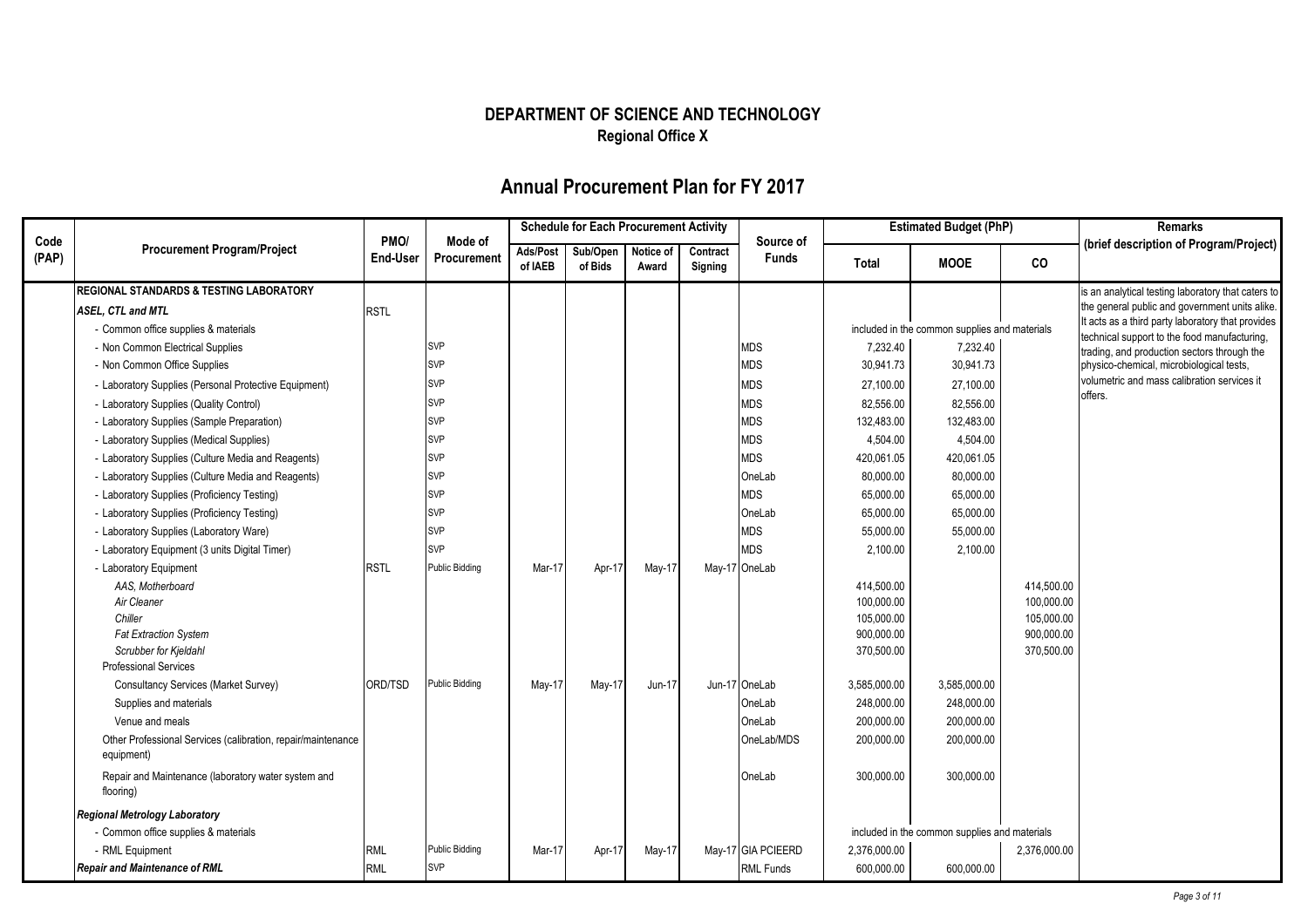|               |                                                                                                                                                                                                           |                  |                        |                     | <b>Schedule for Each Procurement Activity</b> |                    |                     |                           |              | <b>Estimated Budget (PhP)</b>                 |    | <b>Remarks</b>                                                                          |
|---------------|-----------------------------------------------------------------------------------------------------------------------------------------------------------------------------------------------------------|------------------|------------------------|---------------------|-----------------------------------------------|--------------------|---------------------|---------------------------|--------------|-----------------------------------------------|----|-----------------------------------------------------------------------------------------|
| Code<br>(PAP) | <b>Procurement Program/Project</b>                                                                                                                                                                        | PMO/<br>End-User | Mode of<br>Procurement | Ads/Post<br>of IAEB | Sub/Open<br>of Bids                           | Notice of<br>Award | Contract<br>Signing | Source of<br><b>Funds</b> | <b>Total</b> | <b>MOOE</b>                                   | co | (brief description of Program/Project)                                                  |
|               | <b>S &amp; T ADVOCACY AND PROMOTION</b>                                                                                                                                                                   |                  |                        |                     |                                               |                    |                     |                           |              |                                               |    | refers to the various activities primarily                                              |
|               | Library Services/Starbooks/Fora                                                                                                                                                                           |                  |                        |                     |                                               |                    |                     |                           |              |                                               |    | intended to create public awareness on the<br>role of S&T in socio-economic development |
|               | - Common office supplies & materials                                                                                                                                                                      |                  |                        |                     |                                               |                    |                     |                           |              | included in the common supplies and materials |    | and introduced to the public the different                                              |
|               | National Science and Technology Week (NSTW) Celebration<br>and RICE                                                                                                                                       | <b>STP</b>       | <b>SVP</b>             |                     |                                               |                    |                     | <b>MDS/TAPI</b>           |              |                                               |    | programs, projects and services of the DOST<br>System                                   |
|               | - Common office supplies & materials                                                                                                                                                                      |                  |                        |                     |                                               |                    |                     |                           |              | included in the common supplies and materials |    |                                                                                         |
|               | - Venue rental, exhibit booths, tarpaulins, LED screen UHD,<br>design and accessories, complete sound system rental,<br>stage and venue decorations-material, food for watchers and<br>facilitators, etc. |                  |                        |                     |                                               |                    |                     |                           | 900,000.00   | 900,000.00                                    |    |                                                                                         |
|               | Regional Technology Transfer Day and RICE                                                                                                                                                                 | <b>STP</b>       | <b>SVP</b>             |                     |                                               |                    |                     | <b>MDS/TAPI</b>           |              |                                               |    |                                                                                         |
|               | - Common office supplies & materials                                                                                                                                                                      |                  |                        |                     |                                               |                    |                     |                           |              | included in the common supplies and materials |    |                                                                                         |
|               | - Venue rental, exhibit booths, tarpaulins, LED screen UHD,<br>design and accessories, complete sound system rental,<br>stage and venue decorations-material, food for watchers and<br>facilitators, etc. |                  |                        |                     |                                               |                    |                     |                           | 400,000.00   | 400,000.00                                    |    |                                                                                         |
|               | <b>S &amp; T SCHOLARSHIP PROGRAM</b>                                                                                                                                                                      | <b>STS</b>       |                        |                     |                                               |                    |                     | <b>MDS/Trust</b>          |              |                                               |    | refers to various activities related to the                                             |
|               | - Common office supplies & materials                                                                                                                                                                      |                  |                        |                     |                                               |                    |                     |                           |              | included in the common supplies and materials |    | implementation of DOST Scholarship program                                              |
|               | - JLSS Orientation and Signing of the Scholarship Agreement                                                                                                                                               |                  | <b>SVP</b>             |                     |                                               |                    |                     | <b>Trust Fund</b>         | 100,000.00   | 100,000.00                                    |    | region-wide                                                                             |
|               | - Pilot Testing of 2018 S&T Scholarship Examination                                                                                                                                                       |                  | SVP                    |                     |                                               |                    |                     | Trust Fund                | 55,000.00    | 55,000.00                                     |    |                                                                                         |
|               | - Scholarship Campaign: Undergraduate and JLSS                                                                                                                                                            |                  | SVP                    |                     |                                               |                    |                     | Trust Fund                | 100,000.00   | 100,000.00                                    |    |                                                                                         |
|               | - Awarding Ceremony: Scholar-Grads and YES Awardees                                                                                                                                                       |                  | SVP                    |                     |                                               |                    |                     | Trust Fund                | 60.000.00    | 60,000.00                                     |    |                                                                                         |
|               | - Science Quiz Bowl: Grade School and High School Level                                                                                                                                                   |                  | <b>SVP</b>             |                     |                                               |                    |                     | <b>Trust Fund</b>         | 75,000.00    | 75,000.00                                     |    |                                                                                         |
|               | - Scholarship Promotion (TV, radio, print)                                                                                                                                                                |                  | <b>SVP</b>             |                     |                                               |                    |                     | <b>Trust Fund</b>         | 10,000.00    | 10,000.00                                     |    |                                                                                         |
|               | - Univ. Scholar's Guild Assembly: MUST                                                                                                                                                                    |                  | <b>SVP</b>             |                     |                                               |                    |                     | <b>Trust Fund</b>         | 20,000.00    | 20,000.00                                     |    |                                                                                         |
|               | - Univ. Scholar's Guild Assembly: CMU                                                                                                                                                                     |                  | <b>SVP</b>             |                     |                                               |                    |                     | Trust Fund                | 20,000.00    | 20,000.00                                     |    |                                                                                         |
|               | - Scholar's Guild Strategic Planning/Team Building(2-3 days)                                                                                                                                              |                  | <b>SVP</b>             |                     |                                               |                    |                     | <b>Trust Fund</b>         | 50,000.00    | 50,000.00                                     |    |                                                                                         |
|               | - Undergraduate Scholarship Exam: (with Polo shirt)                                                                                                                                                       |                  | SVP                    |                     |                                               |                    |                     | <b>Trust Fund</b>         | 150,000.00   | 150,000.00                                    |    |                                                                                         |
|               | - PSHS Examination                                                                                                                                                                                        |                  | <b>SVP</b>             |                     |                                               |                    |                     | <b>Trust Fund</b>         | 10,000.00    | 10,000.00                                     |    |                                                                                         |
|               | - Univ. Scholar's Guild Assembly: XU                                                                                                                                                                      |                  | <b>SVP</b>             |                     |                                               |                    |                     | <b>Trust Fund</b>         | 20,000.00    | 20,000.00                                     |    |                                                                                         |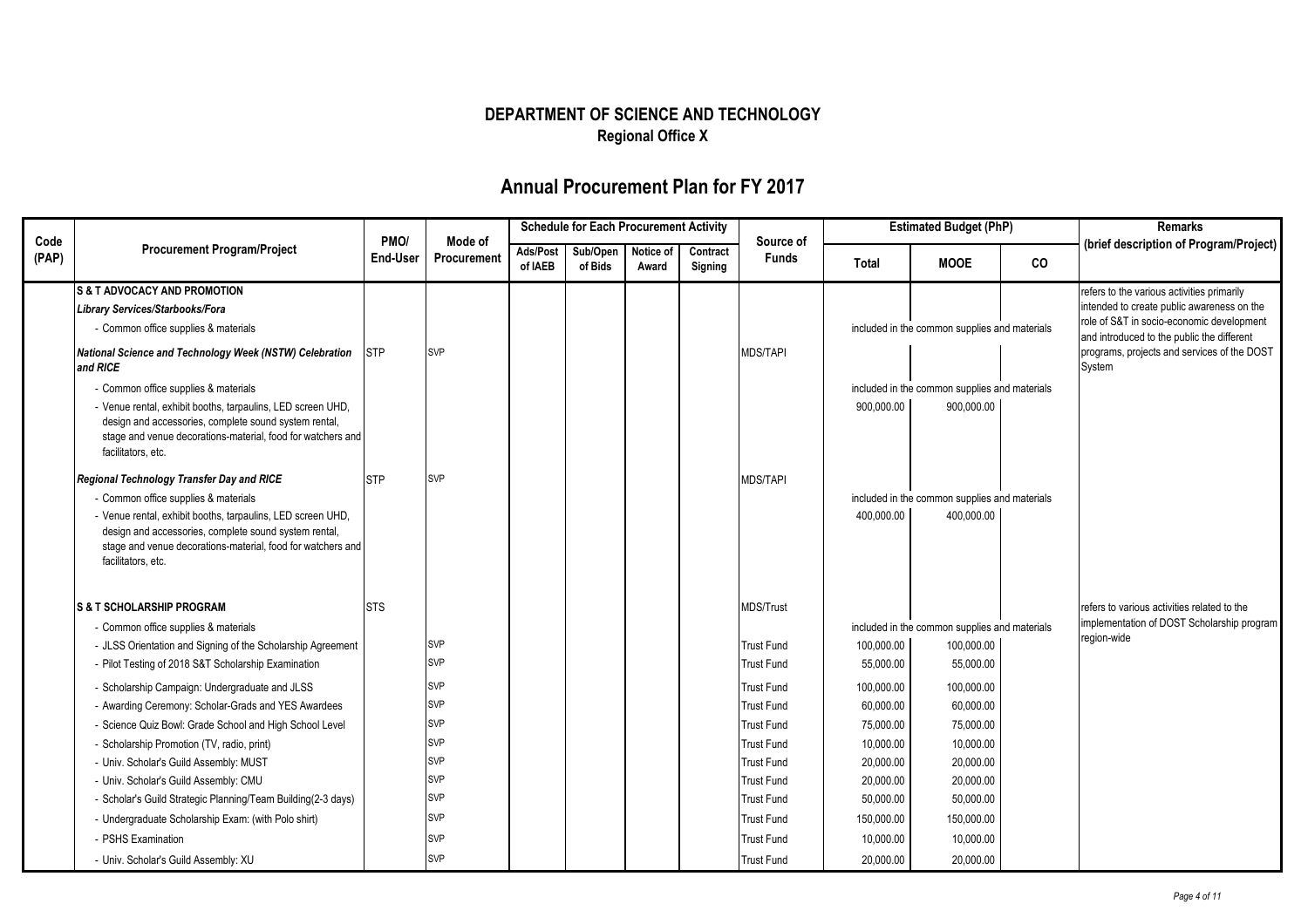|               |                                                                                          |                         |                        |          | <b>Schedule for Each Procurement Activity</b> |           |          |                           |              | <b>Estimated Budget (PhP)</b>                 |           | Remarks                                |
|---------------|------------------------------------------------------------------------------------------|-------------------------|------------------------|----------|-----------------------------------------------|-----------|----------|---------------------------|--------------|-----------------------------------------------|-----------|----------------------------------------|
| Code<br>(PAP) | <b>Procurement Program/Project</b>                                                       | PMO/<br><b>End-User</b> | Mode of<br>Procurement | Ads/Post | Sub/Open                                      | Notice of | Contract | Source of<br><b>Funds</b> |              |                                               |           | (brief description of Program/Project) |
|               |                                                                                          |                         |                        | of IAEB  | of Bids                                       | Award     | Signing  |                           | Total        | <b>MOOE</b>                                   | co        |                                        |
|               | - JLSS Examination                                                                       |                         | SVP                    |          |                                               |           |          | <b>Trust Fund</b>         | 100,000.00   | 100,000.00                                    |           |                                        |
|               | - Science Film Festival                                                                  |                         | <b>SVP</b>             |          |                                               |           |          | Trust Fund                | 15,000.00    | 15,000.00                                     |           |                                        |
|               | - Media Thanksgiving: Promotional Materials                                              |                         | <b>SVP</b>             |          |                                               |           |          | <b>Trust Fund</b>         | 25,000.00    | 25,000.00                                     |           |                                        |
|               | - Region Scholars' Guild Summit                                                          |                         | <b>SVP</b>             |          |                                               |           |          | <b>Trust Fund</b>         | 200,000.00   | 200,000.00                                    |           |                                        |
|               | <b>S &amp; T NETWORKS AND LINKAGES</b>                                                   |                         |                        |          |                                               |           |          |                           |              |                                               |           |                                        |
|               | Northern Mindanao Consortium for Health Research and<br><b>Development (NorMinCoHRD)</b> | NorMin-<br><b>CoHRD</b> |                        |          |                                               |           |          | <b>MDS/Trust</b>          |              |                                               |           |                                        |
|               | - Common office supplies & materials                                                     |                         |                        |          |                                               |           |          |                           |              | included in the common supplies and materials |           |                                        |
|               | <b>RXBOX</b>                                                                             |                         |                        |          |                                               |           |          |                           |              |                                               |           |                                        |
|               | - Computer Notebook/Laptop                                                               | RxBox                   | <b>SVP</b>             |          |                                               |           |          | <b>MDS/Trust</b>          | 25,000.00    |                                               | 25,000.00 |                                        |
|               | <b>Regional RxBox Team Monthly Meeting</b>                                               | RxBox                   | SVP                    |          |                                               |           |          | MDS/Trust                 |              |                                               |           |                                        |
|               | - Common office supplies & materials                                                     |                         |                        |          |                                               |           |          |                           |              | included in the common supplies and materials |           |                                        |
|               | Representation (Venue and meals)                                                         |                         |                        |          |                                               |           |          |                           | 45,585.00    | 45,585.00                                     |           |                                        |
|               | <b>Stakeholders Meeting</b>                                                              | <b>RxBox</b>            | SVP                    |          |                                               |           |          | <b>MDS/Trust</b>          |              |                                               |           |                                        |
|               | - Common office supplies & materials                                                     |                         |                        |          |                                               |           |          |                           |              | included in the common supplies and materials |           |                                        |
|               | Representation (Venue and meals)                                                         |                         |                        |          |                                               |           |          |                           | 141,180.00   | 141,180.00                                    |           |                                        |
|               | <b>Super Users Training Events and Deployment</b>                                        | <b>RxBox</b>            | <b>SVP</b>             |          |                                               |           |          | MDS/Trust                 |              |                                               |           |                                        |
|               | - Common office supplies & materials                                                     |                         |                        |          |                                               |           |          |                           |              | included in the common supplies and materials |           |                                        |
|               | - Representation (Venue and meals)                                                       |                         | <b>Public Bidding</b>  | Feb-17   | Mar-17                                        | Apr-17    | Apr-17   |                           | 1,890,000.00 | 1,890,000.00                                  |           |                                        |
|               | - Vehicle/Van Rental                                                                     |                         | <b>SVP</b>             |          |                                               |           |          | <b>MDS/Trust</b>          | 300,000.00   | 300,000.00                                    |           |                                        |
|               | - Supplies and other Training Materials                                                  |                         | <b>SVP</b>             |          |                                               |           |          | <b>MDS/Trust</b>          | 67,435.00    | 67,435.00                                     |           |                                        |
|               | - Equipment Rental                                                                       |                         | <b>SVP</b>             |          |                                               |           |          | MDS/Trust                 | 403,172.50   | 403,172.50                                    |           |                                        |
|               | - Communications                                                                         |                         | <b>SVP</b>             |          |                                               |           |          | MDS/Trust                 |              |                                               |           |                                        |
|               | Cellular load cards                                                                      |                         |                        |          |                                               |           |          |                           | 19,500.00    | 19,500.00                                     |           |                                        |
|               | Sim Cards for RxDetec                                                                    |                         |                        |          |                                               |           |          |                           | 3,250.00     | 3,250.00                                      |           |                                        |
|               | Tarpaulin with stand                                                                     |                         |                        |          |                                               |           |          |                           | 13,800.00    | 13,800.00                                     |           |                                        |
|               | <b>RxBox Brochures</b>                                                                   |                         |                        |          |                                               |           |          |                           | 4,550.00     | 4,550.00                                      |           |                                        |
|               | USB cards                                                                                |                         |                        |          |                                               |           |          |                           | 19,500.00    | 19,500.00                                     |           |                                        |
|               | RxBox Notepad                                                                            |                         |                        |          |                                               |           |          |                           | 13,000.00    | 13,000.00                                     |           |                                        |
|               | RxBox Sintra boards                                                                      |                         |                        |          |                                               |           |          |                           | 13,000.00    | 13,000.00                                     |           |                                        |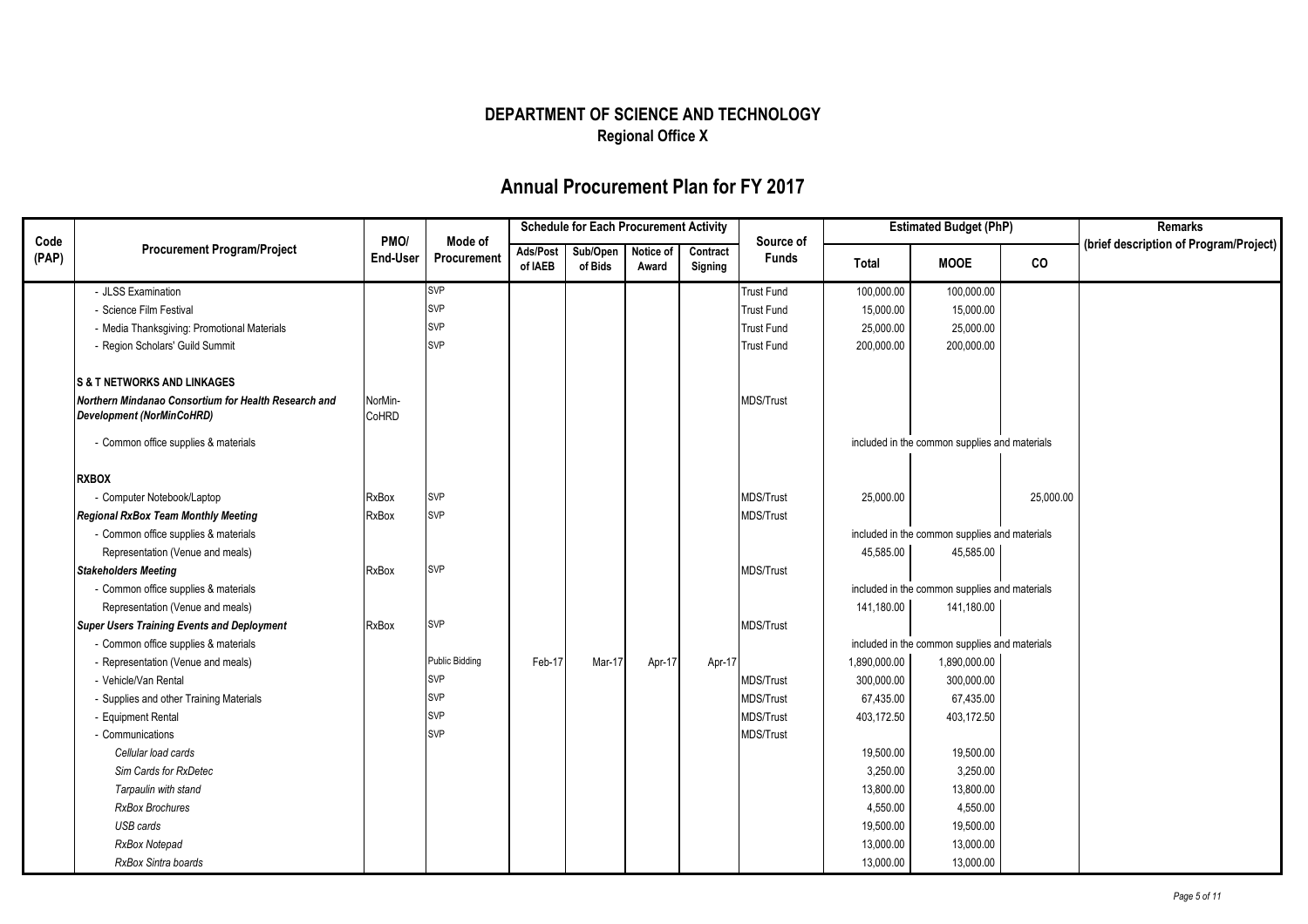|               |                                                                                                                                                   |                         |                        | <b>Schedule for Each Procurement Activity</b> |                               |       |                     |                           |            | <b>Estimated Budget (PhP)</b>                 |    | Remarks                                |
|---------------|---------------------------------------------------------------------------------------------------------------------------------------------------|-------------------------|------------------------|-----------------------------------------------|-------------------------------|-------|---------------------|---------------------------|------------|-----------------------------------------------|----|----------------------------------------|
| Code<br>(PAP) | <b>Procurement Program/Project</b>                                                                                                                | PMO/<br><b>End-User</b> | Mode of<br>Procurement | Ads/Post<br>of IAEB                           | Sub/Open Notice of<br>of Bids | Award | Contract<br>Signing | Source of<br><b>Funds</b> | Total      | <b>MOOE</b>                                   | CO | (brief description of Program/Project) |
|               | Tarpaulin and roll up standee                                                                                                                     |                         |                        |                                               |                               |       |                     |                           | 2,300.00   | 2,300.00                                      |    |                                        |
|               | RxBox T-shirts                                                                                                                                    |                         |                        |                                               |                               |       |                     |                           | 87,000.00  | 87,000.00                                     |    |                                        |
|               | <b>Training of Trainers</b>                                                                                                                       | <b>RxBox</b>            | <b>SVP</b>             |                                               |                               |       |                     | <b>MDS/Trust</b>          |            |                                               |    |                                        |
|               | - Common office supplies & materials                                                                                                              |                         |                        |                                               |                               |       |                     |                           |            | included in the common supplies and materials |    |                                        |
|               | - Representation (Venue and meals)                                                                                                                |                         |                        |                                               |                               |       |                     |                           | 386,500.00 | 386,500.00                                    |    |                                        |
|               | - Vehicle/Van Rental                                                                                                                              |                         | <b>SVP</b>             |                                               |                               |       |                     | <b>MDS/Trust</b>          | 100,000.00 | 100,000.00                                    |    |                                        |
|               | - Supplies and other training materials including printing and<br>binding                                                                         |                         | <b>SVP</b>             |                                               |                               |       |                     | <b>MDS/Trust</b>          | 15,043.00  | 15,043.00                                     |    |                                        |
|               | - Equipment Rental                                                                                                                                |                         | <b>SVP</b>             |                                               |                               |       |                     | MDS/Trust                 | 71,420.00  | 71,420.00                                     |    |                                        |
|               | - Communications                                                                                                                                  |                         | <b>SVP</b>             |                                               |                               |       |                     | MDS/Trust                 |            |                                               |    |                                        |
|               | Tarpaulin with stand                                                                                                                              |                         |                        |                                               |                               |       |                     |                           | 4,600.00   | 4,600.00                                      |    |                                        |
|               | <b>RxBox Brochures</b>                                                                                                                            |                         |                        |                                               |                               |       |                     |                           | 1,400.00   | 1,400.00                                      |    |                                        |
|               | RxBox Notepad                                                                                                                                     |                         |                        |                                               |                               |       |                     |                           | 2,500.00   | 2,500.00                                      |    |                                        |
|               |                                                                                                                                                   |                         |                        |                                               |                               |       |                     |                           |            |                                               |    |                                        |
|               | <b>GAD PROGRAM</b>                                                                                                                                | <b>GAD Comm</b>         |                        |                                               |                               |       |                     | <b>MDS</b>                |            |                                               |    |                                        |
|               | - GAD Focal Point System Training (Travel, Food,<br>accommodations, training fee)                                                                 |                         | <b>SVP</b>             |                                               |                               |       |                     |                           | 200,000.00 | 200,000.00                                    |    |                                        |
|               | - Women's Month Celebration related activities (food & venue,<br>supplies, transporation, honorarium, hotel accommodation,<br>advocacy materials) |                         | <b>SVP</b>             |                                               |                               |       |                     |                           | 150,000.00 | 150,000.00                                    |    |                                        |
|               | - Coordination/Advocacy Meetings                                                                                                                  |                         | <b>SVP</b>             |                                               |                               |       |                     |                           | 10,000.00  | 10,000.00                                     |    |                                        |
|               | DISASTER PREVENTION AND MITIGATION SECTION<br>(DEWS) ON DISASTER PRONE AREAS PROJECT                                                              | <b>DEWS</b>             |                        |                                               |                               |       |                     | <b>MDS</b>                |            |                                               |    |                                        |
|               | - Common office supplies & materials                                                                                                              |                         |                        |                                               |                               |       |                     |                           |            | included in the common supplies and materials |    |                                        |
|               | - Mobile load cards to communicate with ASTI, LGUs and<br>other stakeholders                                                                      |                         | <b>SVP</b>             |                                               |                               |       |                     | <b>MDS</b>                | 6,000.00   | 6,000.00                                      |    |                                        |
|               | - Mobile load cards to connect to ASTI-DOST monitoring<br>website during installation/monitoring/troubleshooting of<br>EWS                        |                         | <b>SVP</b>             |                                               |                               |       |                     | <b>MDS</b>                | 18,000.00  | 18,000.00                                     |    |                                        |
|               | - Lithium Polymer with built-in protection circuit module (PCM),<br>3.7V, 6800mAH                                                                 |                         | <b>SVP</b>             |                                               |                               |       |                     | <b>MDS</b>                | 30,000.00  | 30,000.00                                     |    |                                        |
|               | - Lead Acid Battery, 12V, 12AH                                                                                                                    |                         | <b>SVP</b>             |                                               |                               |       |                     | <b>MDS</b>                | 20,000.00  | 20,000.00                                     |    |                                        |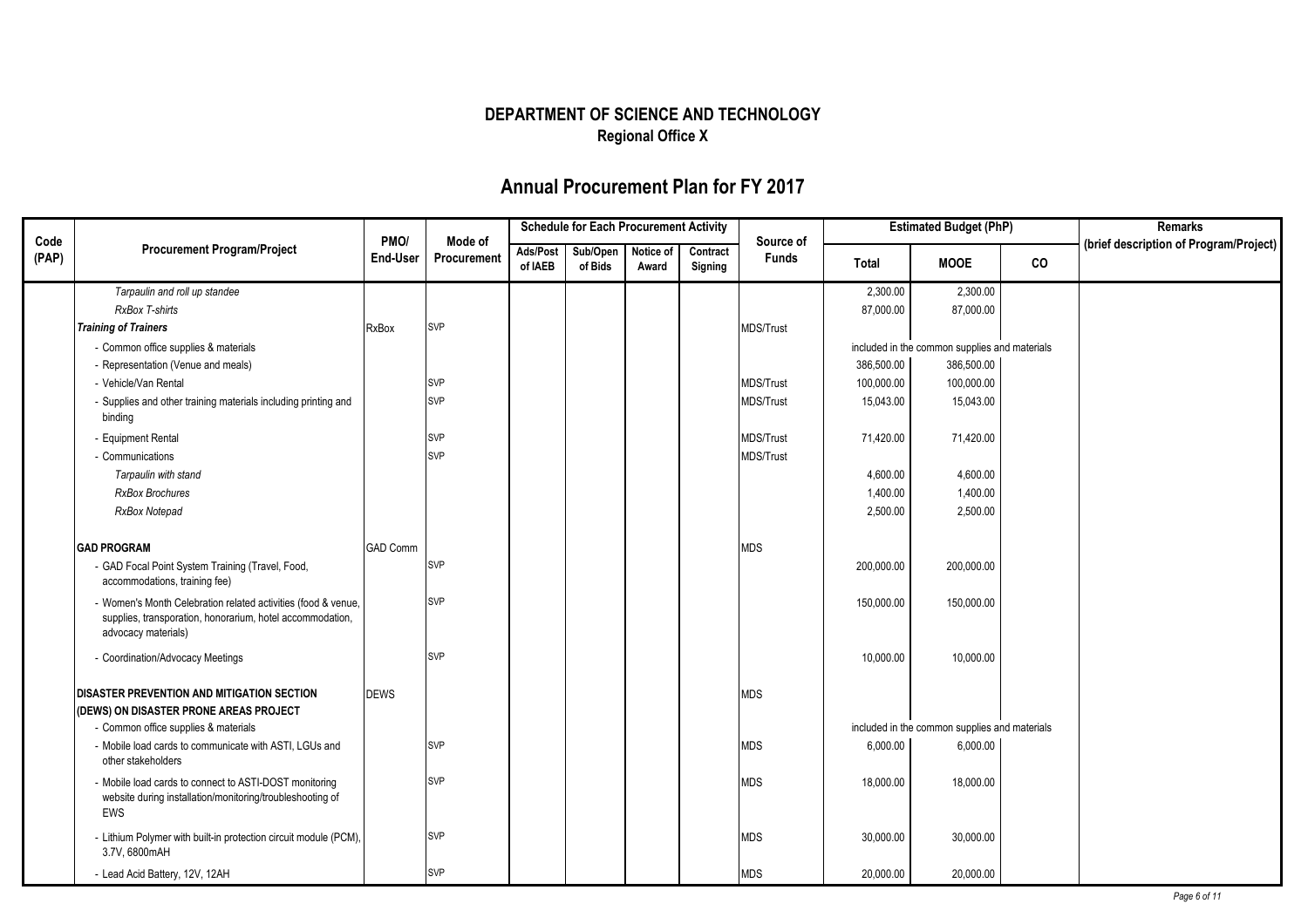|       |                                                      |             |             | <b>Schedule for Each Procurement Activity</b> |                    |       | <b>Estimated Budget (PhP)</b> |              |            | <b>Remarks</b>                                |    |                                        |
|-------|------------------------------------------------------|-------------|-------------|-----------------------------------------------|--------------------|-------|-------------------------------|--------------|------------|-----------------------------------------------|----|----------------------------------------|
| Code  | <b>Procurement Program/Project</b>                   | PMO/        | Mode of     | Ads/Post                                      | Sub/Open Notice of |       | Contract                      | Source of    |            |                                               |    | (brief description of Program/Project) |
| (PAP) |                                                      | End-User    | Procurement | of IAEB                                       | of Bids            | Award | Signing                       | <b>Funds</b> | Total      | <b>MOOE</b>                                   | co |                                        |
|       | - Rental Vehicle                                     |             | <b>SVP</b>  |                                               |                    |       |                               | <b>MDS</b>   | 15,000.00  | 15,000.00                                     |    |                                        |
|       | - Signages                                           |             | <b>SVP</b>  |                                               |                    |       |                               | <b>MDS</b>   | 25,000.00  | 25,000.00                                     |    |                                        |
|       | - Venue/Food for IEC                                 |             | <b>SVP</b>  |                                               |                    |       |                               | <b>MDS</b>   | 20,000.00  | 20,000.00                                     |    |                                        |
|       | - Printing (IEC materials, brochures, posters, etc.) |             | <b>SVP</b>  |                                               |                    |       |                               | <b>MDS</b>   | 5,000.00   | 5,000.00                                      |    |                                        |
|       | - Fuel and Lubrication                               |             | <b>SVP</b>  |                                               |                    |       |                               | <b>MDS</b>   | 10,000.00  | 10,000.00                                     |    |                                        |
|       | PLANNING, MONITORING, EVALUATION AND QUALITY         | <b>PMEQ</b> |             |                                               |                    |       |                               | <b>MDS</b>   |            |                                               |    |                                        |
|       | - Common office supplies & materials                 |             |             |                                               |                    |       |                               |              |            | included in the common supplies and materials |    |                                        |
|       | - Other office supplies & equipment                  | <b>PMEQ</b> | <b>SVP</b>  |                                               |                    |       |                               | <b>MDS</b>   |            |                                               |    |                                        |
|       | 10 pcs Acrylic table nameplates                      |             |             |                                               |                    |       |                               |              | 3,000.00   | 3,000.00                                      |    |                                        |
|       | 1 pc Camera case                                     |             |             |                                               |                    |       |                               |              | 4,000.00   | 4,000.00                                      |    |                                        |
|       | 1 set Dinnerware                                     |             |             |                                               |                    |       |                               |              | 14,000.00  | 14,000.00                                     |    |                                        |
|       | 3 unit Emergency light                               |             |             |                                               |                    |       |                               |              | 3,000.00   | 3,000.00                                      |    |                                        |
|       | 2 pcs. Extension cord                                |             |             |                                               |                    |       |                               |              | 1,500.00   | 1,500.00                                      |    |                                        |
|       | 1 pc Eyecup for Canon                                |             |             |                                               |                    |       |                               |              | 1,000.00   | 1,000.00                                      |    |                                        |
|       | 1 pc Micro SD Memory                                 |             |             |                                               |                    |       |                               |              | 1,000.00   | 1,000.00                                      |    |                                        |
|       | 1 pc SD Memory                                       |             |             |                                               |                    |       |                               |              | 1,500.00   | 1,500.00                                      |    |                                        |
|       | 1 pc Stainless steel cutlery                         |             |             |                                               |                    |       |                               |              | 10,000.00  | 10,000.00                                     |    |                                        |
|       | - FY 2016 Annual Report (50 copies @ 50 pages max)   | <b>PMEQ</b> | <b>SVP</b>  |                                               |                    |       |                               | <b>MDS</b>   | 50,000.00  | 50,000.00                                     |    |                                        |
|       | <b>Mid Year Performance Evaluation</b>               | PMEQ        | <b>SVP</b>  |                                               |                    |       |                               | <b>MDS</b>   |            |                                               |    |                                        |
|       | Common office supplies & materials                   |             |             |                                               |                    |       |                               |              |            | included in the common supplies and materials |    |                                        |
|       | Representation (Venue and food)                      |             |             |                                               |                    |       |                               |              | 150,000.00 | 150,000.00                                    |    |                                        |
|       | <b>Execom Meetings</b>                               | <b>PMEQ</b> | <b>SVP</b>  |                                               |                    |       |                               | <b>MDS</b>   |            |                                               |    |                                        |
|       | Representation (Venue and meals) - Monthly           |             |             |                                               |                    |       |                               |              | 36,000.00  | 36,000.00                                     |    |                                        |
|       | <b>ManCom Meetings</b>                               | <b>PMEQ</b> | <b>SVP</b>  |                                               |                    |       |                               | <b>MDS</b>   |            |                                               |    |                                        |
|       | Representation (Venue and meals) - Bi-monthly        |             |             |                                               |                    |       |                               |              | 60,000.00  | 60,000.00                                     |    |                                        |
|       | <b>Management Review</b>                             | <b>PMEQ</b> | <b>SVP</b>  |                                               |                    |       |                               | <b>MDS</b>   |            |                                               |    |                                        |
|       | Representation (Venue and meals)                     |             |             |                                               |                    |       |                               |              | 10,000.00  | 10,000.00                                     |    |                                        |
|       | <b>Planning/Target Setting</b>                       | <b>PMEQ</b> | <b>SVP</b>  |                                               |                    |       |                               | <b>MDS</b>   |            |                                               |    |                                        |
|       | Common office supplies & materials                   |             |             |                                               |                    |       |                               |              |            | included in the common supplies and materials |    |                                        |
|       | Representation (Venue and meals)                     |             |             |                                               |                    |       |                               |              | 150,000.00 | 150,000.00                                    |    |                                        |
|       | <b>Year-End Performance Evaluation</b>               | <b>PMEQ</b> | <b>SVP</b>  |                                               |                    |       |                               | <b>MDS</b>   |            |                                               |    |                                        |
|       | Common office supplies & materials                   |             |             |                                               |                    |       |                               |              |            | included in the common supplies and materials |    |                                        |
|       | Representation (Venue and meals)                     |             |             |                                               |                    |       |                               |              | 150,000.00 | 150,000.00                                    |    |                                        |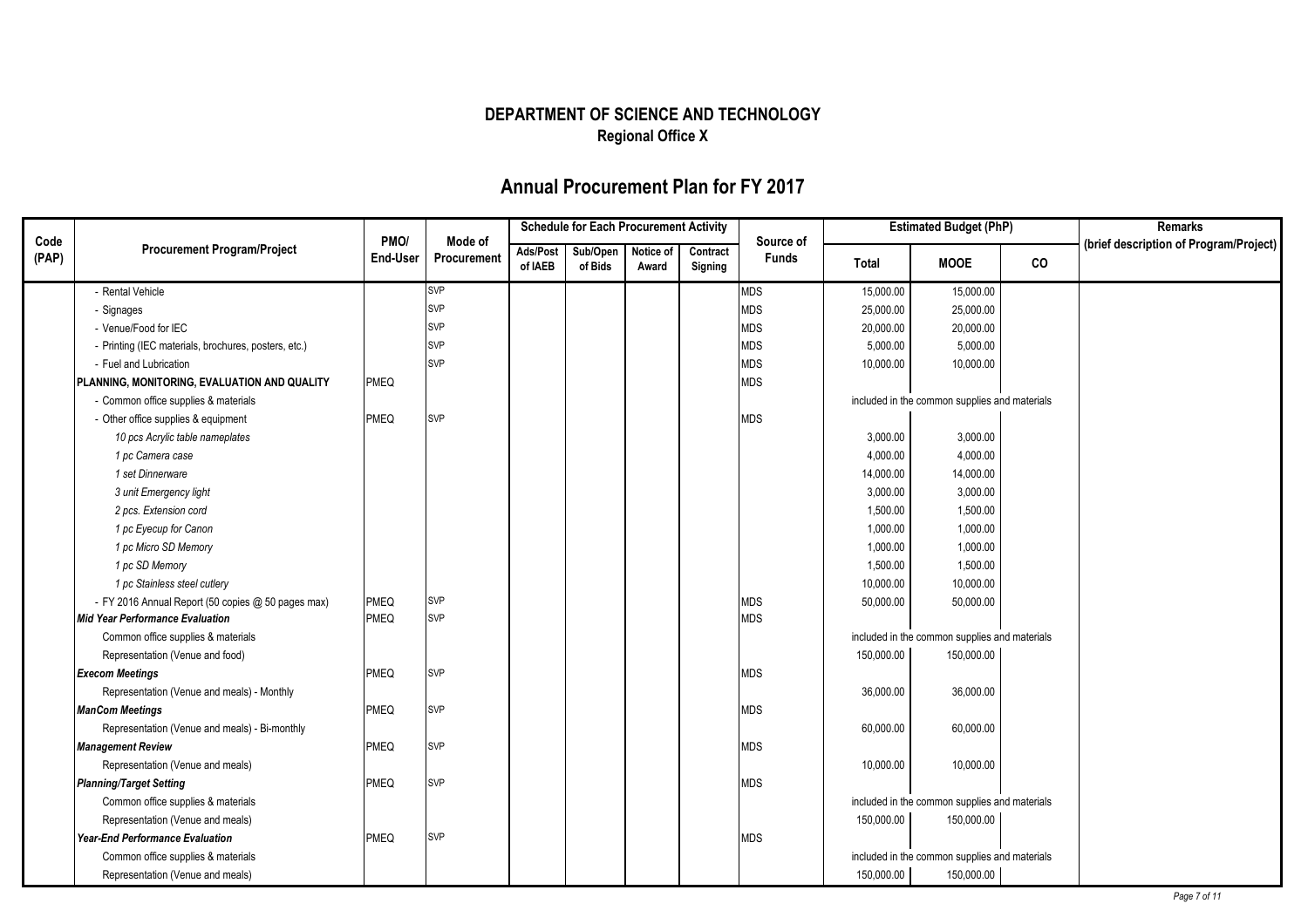|               |                                                                                                   |                  |                        |                     | <b>Schedule for Each Procurement Activity</b> |                    |                     |                           |            | <b>Estimated Budget (PhP)</b>                 |    | Remarks                                |
|---------------|---------------------------------------------------------------------------------------------------|------------------|------------------------|---------------------|-----------------------------------------------|--------------------|---------------------|---------------------------|------------|-----------------------------------------------|----|----------------------------------------|
| Code<br>(PAP) | <b>Procurement Program/Project</b>                                                                | PMO/<br>End-User | Mode of<br>Procurement | Ads/Post<br>of IAEB | Sub/Open<br>of Bids                           | Notice of<br>Award | Contract<br>Signing | Source of<br><b>Funds</b> | Total      | <b>MOOE</b>                                   | co | (brief description of Program/Project) |
|               | <b>Team Building Activity</b>                                                                     | <b>PMEQ</b>      | <b>SVP</b>             |                     |                                               |                    |                     | <b>MDS</b>                |            |                                               |    |                                        |
|               | Representation (Venue and meals)                                                                  |                  |                        |                     |                                               |                    |                     |                           | 350,000.00 | 350,000.00                                    |    |                                        |
|               | Miscellaneous expenses                                                                            |                  |                        |                     |                                               |                    |                     |                           | 36,600.00  | 36,600.00                                     |    |                                        |
|               | ISO 9001 External Surveillance Audit                                                              | <b>PMEQ</b>      | SVP                    |                     |                                               |                    |                     | <b>MDS</b>                |            |                                               |    |                                        |
|               | Assessment fee                                                                                    |                  |                        |                     |                                               |                    |                     |                           | 60,000.00  | 60,000.00                                     |    |                                        |
|               | Hotel accommodation/meals                                                                         |                  |                        |                     |                                               |                    |                     |                           | 10,000.00  | 10,000.00                                     |    |                                        |
|               | <b>PMT Evaluation/Meeting</b>                                                                     | PMEQ             | <b>SVP</b>             |                     |                                               |                    |                     | <b>MDS</b>                | 5,500.00   | 5,500.00                                      |    |                                        |
|               | HUMAN RESOURCE AND DEVELOPMENT                                                                    |                  |                        |                     |                                               |                    |                     | <b>MDS</b>                |            |                                               |    |                                        |
|               | <b>HRD Trainings (in house)</b>                                                                   | <b>TSD</b>       | <b>SVP</b>             |                     |                                               |                    |                     |                           | 140,000.00 | 140,000.00                                    |    |                                        |
|               | <b>DOST-X Praise Committee</b>                                                                    | Praise           | <b>SVP</b>             |                     |                                               |                    |                     | <b>MDS</b>                |            |                                               |    |                                        |
|               | - Common office supplies & materials                                                              | Committee        |                        |                     |                                               |                    |                     |                           |            | included in the common supplies and materials |    |                                        |
|               | DOST-X Loyalty and Other Awards                                                                   |                  |                        |                     |                                               |                    |                     |                           | 31,500.00  | 31,500.00                                     |    |                                        |
|               | <b>UPGRADING OF ICT RESOURCES - MITHI</b>                                                         | RO/PSTC          |                        |                     |                                               |                    |                     | MDS/MITHI                 | 950,000.00 | 950,000.00                                    |    |                                        |
|               | - Desktop Computers                                                                               |                  |                        |                     |                                               |                    |                     |                           |            |                                               |    |                                        |
|               | - Laptop Computers                                                                                |                  |                        |                     |                                               |                    |                     |                           |            |                                               |    |                                        |
|               | - ICT Software                                                                                    |                  |                        |                     |                                               |                    |                     |                           |            |                                               |    |                                        |
|               | - ICT Software for 2015DigiE-Fund                                                                 |                  |                        |                     |                                               |                    |                     |                           |            |                                               |    |                                        |
|               | PROVINCIAL SCIENCE AND TECHNOLOGY CENTERS                                                         |                  |                        |                     |                                               |                    |                     |                           |            |                                               |    |                                        |
|               | <b>PSTC-BUKIDNON</b>                                                                              | PSTC-BUK         |                        |                     |                                               |                    |                     |                           |            |                                               |    |                                        |
|               | - Common office supplies & materials                                                              |                  |                        |                     |                                               |                    |                     |                           |            | included in the common supplies and materials |    |                                        |
|               | - Lighting, Furniture and Fixtures                                                                |                  | SVP                    |                     |                                               |                    |                     | <b>MDS</b>                | 20,000.00  | 20,000.00                                     |    |                                        |
|               | - Vehicle tires for Suzuki Alto                                                                   |                  | SVP                    |                     |                                               |                    |                     | <b>MDS</b>                | 12,000.00  | 12,000.00                                     |    |                                        |
|               | - Shocks, steering, under chassis, etc. for Suzuki Alto                                           |                  | SVP                    |                     |                                               |                    |                     | <b>MDS</b>                | 17,200.00  | 17,200.00                                     |    |                                        |
|               | - Upholstery Cover for Jiffy                                                                      |                  | SVP                    |                     |                                               |                    |                     | <b>MDS</b>                | 8,000.00   | 8,000.00                                      |    |                                        |
|               | <b>Brown Rice and Fortified Rice Technology Forum</b>                                             | PSTC-BUK         | <b>SVP</b>             |                     |                                               |                    |                     | <b>MDS/LGIA</b>           | 50,000.00  | 50,000.00                                     |    |                                        |
|               | <b>STARBOOKS Orientation, Installation Training for Sumilao,</b><br>Kibangay and Bendum, Bukidnon | PSTC-BUK         | SVP                    |                     |                                               |                    |                     | <b>MDS/LGIA</b>           | 30,000.00  | 30,000.00                                     |    |                                        |
|               | Training on Muscovado Processing with DAR                                                         | PSTC-BUK         | <b>SVP</b>             |                     |                                               |                    |                     | <b>MDS/LGIA</b>           | 19,840.00  | 19,840.00                                     |    |                                        |
|               | <b>SETUP Beneficiaries Forum</b>                                                                  | PSTC-BUK         | <b>SVP</b>             |                     |                                               |                    |                     | <b>MDS/LGIA</b>           | 50,000.00  | 50,000.00                                     |    |                                        |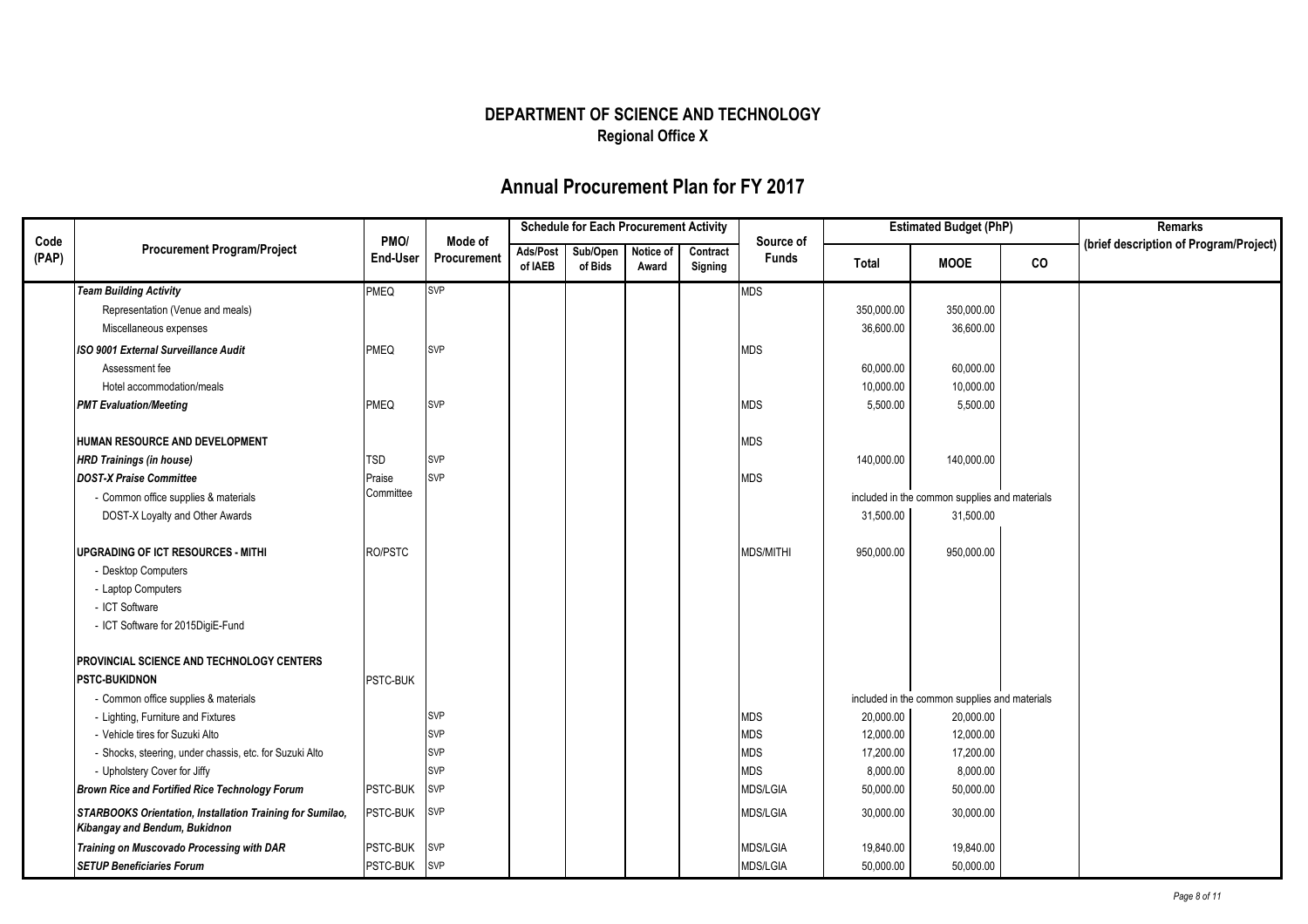|               |                                                                      |                  |                        |                     | <b>Schedule for Each Procurement Activity</b> |       |                     |                           |              | <b>Estimated Budget (PhP)</b>                 |    | Remarks                                |
|---------------|----------------------------------------------------------------------|------------------|------------------------|---------------------|-----------------------------------------------|-------|---------------------|---------------------------|--------------|-----------------------------------------------|----|----------------------------------------|
| Code<br>(PAP) | <b>Procurement Program/Project</b>                                   | PMO/<br>End-User | Mode of<br>Procurement | Ads/Post<br>of IAEB | Sub/Open Notice of<br>of Bids                 | Award | Contract<br>Signing | Source of<br><b>Funds</b> | <b>Total</b> | <b>MOOE</b>                                   | co | (brief description of Program/Project) |
|               | <b>PSTC CAMIGUIN</b>                                                 | PSTC-CAM         |                        |                     |                                               |       |                     |                           |              |                                               |    |                                        |
|               | - Common office supplies & materials                                 |                  |                        |                     |                                               |       |                     |                           |              | included in the common supplies and materials |    |                                        |
|               | - Non Common supplies and equipment                                  |                  | SVP                    |                     |                                               |       |                     | <b>MDS</b>                |              |                                               |    |                                        |
|               | <b>UPS</b>                                                           |                  |                        |                     |                                               |       |                     |                           | 8,000.00     | 8,000.00                                      |    |                                        |
|               | Digital Camera                                                       |                  |                        |                     |                                               |       |                     |                           | 14,000.00    | 14,000.00                                     |    |                                        |
|               | Ladder                                                               |                  |                        |                     |                                               |       |                     |                           | 10,000.00    | 10,000.00                                     |    |                                        |
|               | <b>Monobloc Chairs</b>                                               |                  |                        |                     |                                               |       |                     |                           | 12,000.00    | 12,000.00                                     |    |                                        |
|               | <b>External Hard Drive</b>                                           |                  |                        |                     |                                               |       |                     |                           | 12,000.00    | 12,000.00                                     |    |                                        |
|               | <b>SETUP Beneficiaries Forum</b>                                     | PSTC-CAM SVP     |                        |                     |                                               |       |                     | <b>MDS/LGIA</b>           | 50,000.00    | 50,000.00                                     |    |                                        |
|               | <b>PSTC-LANAO DEL NORTE</b>                                          |                  |                        |                     |                                               |       |                     |                           |              |                                               |    |                                        |
|               | - Common office supplies & materials                                 |                  |                        |                     |                                               |       |                     |                           |              | included in the common supplies and materials |    |                                        |
|               | <b>SETUP Stakeholders Forum</b>                                      | PSTC-LDN         | <b>SVP</b>             |                     |                                               |       |                     | <b>MDS</b>                |              |                                               |    |                                        |
|               | - Common office supplies & materials                                 |                  |                        |                     |                                               |       |                     |                           |              | included in the common supplies and materials |    |                                        |
|               | - Food for participants                                              |                  |                        |                     |                                               |       |                     |                           | 30,000.00    | 30,000.00                                     |    |                                        |
|               | - Vehicle rental/transportation cost                                 |                  |                        |                     |                                               |       |                     |                           | 5,000.00     | 5,000.00                                      |    |                                        |
|               | *Other Categories                                                    | PSTC-LDN         | <b>SVP</b>             |                     |                                               |       |                     | <b>MDS</b>                |              |                                               |    |                                        |
|               | Gen. Services (Food Meetings)                                        |                  |                        |                     |                                               |       |                     |                           | 24,000.00    | 24,000.00                                     |    |                                        |
|               | <b>Office Repainting</b>                                             |                  |                        |                     |                                               |       |                     |                           | 50,000.00    | 50,000.00                                     |    |                                        |
|               | <b>PSTC-MISAMIS OCCIDENTAL</b>                                       |                  |                        |                     |                                               |       |                     |                           |              |                                               |    |                                        |
|               | - Common office supplies & materials                                 |                  |                        |                     |                                               |       |                     |                           |              | included in the common supplies and materials |    |                                        |
|               | - STARBOOKS pod                                                      |                  |                        |                     |                                               |       |                     |                           | 10,000.00    | 10,000.00                                     |    |                                        |
|               | SETUP and Other DOST Programs Dissemination Forum                    | PSTC-MOC SVP     |                        |                     |                                               |       |                     | MDS                       | 50,000.00    | 50,000.00                                     |    |                                        |
|               | Technology Training on Bamboo Furniture and Handicraft<br>production | PSTC-MOC SVP     |                        |                     |                                               |       |                     | <b>MDS</b>                | 80,000.00    | 80,000.00                                     |    |                                        |
|               | <b>CEST Education and Literacy Component</b>                         | PSTC-MOC SVP     |                        |                     |                                               |       |                     | <b>MDS</b>                | 101,600.00   | 101,600.00                                    |    |                                        |
|               | Packaging and Labeling and Other S&T<br>Assistance/Equipment         | PSTC-MOC SVP     |                        |                     |                                               |       |                     | <b>MDS</b>                |              |                                               |    |                                        |
|               |                                                                      |                  |                        |                     |                                               |       |                     |                           |              |                                               |    |                                        |
|               | - Packaging and Labeling Expense                                     |                  |                        |                     |                                               |       |                     |                           | 100,000.00   | 100,000.00                                    |    |                                        |
|               | - Deep Fryer                                                         |                  |                        |                     |                                               |       |                     |                           | 50,000.00    | 50,000.00                                     |    |                                        |
|               | - Mechanical Roaster                                                 |                  |                        |                     |                                               |       |                     |                           | 150,000.00   | 150,000.00                                    |    |                                        |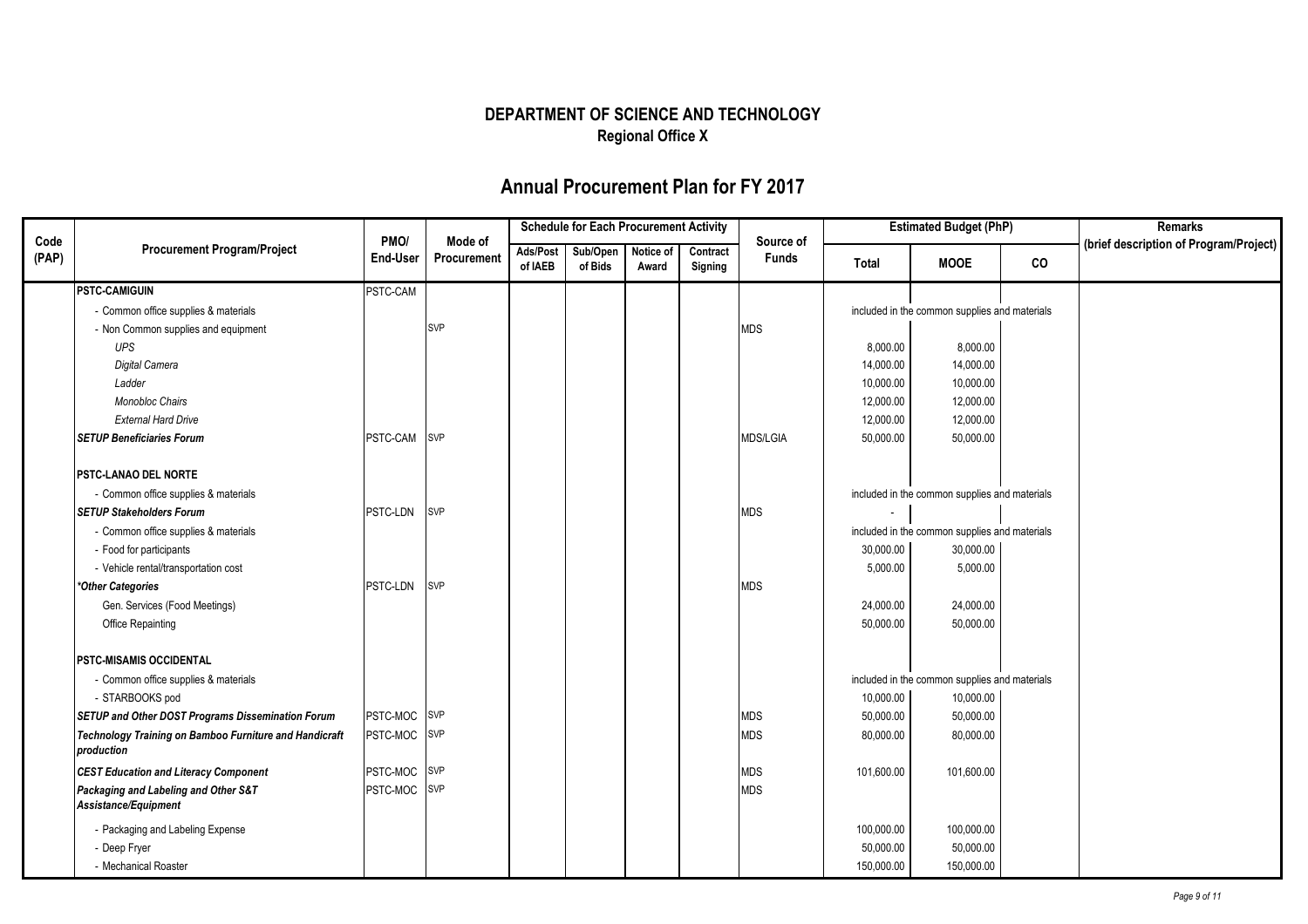|               |                                                                                                               |                    |                        |                     | <b>Schedule for Each Procurement Activity</b> |                    |                     |                                           |            | <b>Estimated Budget (PhP)</b>                 |    | Remarks                                |
|---------------|---------------------------------------------------------------------------------------------------------------|--------------------|------------------------|---------------------|-----------------------------------------------|--------------------|---------------------|-------------------------------------------|------------|-----------------------------------------------|----|----------------------------------------|
| Code<br>(PAP) | <b>Procurement Program/Project</b>                                                                            | PMO/<br>End-User   | Mode of<br>Procurement | Ads/Post<br>of IAEB | Sub/Open<br>of Bids                           | Notice of<br>Award | Contract<br>Signing | Source of<br><b>Funds</b>                 | Total      | <b>MOOE</b>                                   | co | (brief description of Program/Project) |
|               | <b>PSTC-MISAMIS ORIENTAL</b>                                                                                  |                    |                        |                     |                                               |                    |                     |                                           |            |                                               |    |                                        |
|               | - Common office supplies & materials                                                                          |                    |                        |                     |                                               |                    |                     |                                           |            | included in the common supplies and materials |    |                                        |
|               | - Non common supplies and equipment                                                                           | PSTC-MOR SVP       |                        |                     |                                               |                    |                     | <b>MDS</b>                                |            |                                               |    |                                        |
|               | Portable sound system with microphone                                                                         |                    |                        |                     |                                               |                    |                     |                                           | 6,000.00   | 6,000.00                                      |    |                                        |
|               | Window blinds / plastic curtain                                                                               |                    |                        |                     |                                               |                    |                     |                                           | 14,990.00  | 14,990.00                                     |    |                                        |
|               | Repair of the defective wooden chairs                                                                         |                    |                        |                     |                                               |                    |                     |                                           | 8,000.00   | 8,000.00                                      |    |                                        |
|               | Repair, check-up and general cleaning of aircon units                                                         |                    |                        |                     |                                               |                    |                     |                                           | 8,000.00   | 8,000.00                                      |    |                                        |
|               | Power Bank (2 units)                                                                                          |                    |                        |                     |                                               |                    |                     |                                           | 6,000.00   | 6,000.00                                      |    |                                        |
|               | Tablet, Andriod 4.2.2                                                                                         |                    |                        |                     |                                               |                    |                     |                                           | 14,900.00  | 14,900.00                                     |    |                                        |
|               | Subscription: Livelihood/Technology Magazines                                                                 |                    |                        |                     |                                               |                    |                     |                                           | 4,000.00   | 4,000.00                                      |    |                                        |
|               | Detachable carrier with roller for existing steel cabinet                                                     |                    |                        |                     |                                               |                    |                     |                                           | 4,000.00   | 4,000.00                                      |    |                                        |
|               | Ladder, Aluminum                                                                                              |                    |                        |                     |                                               |                    |                     |                                           | 5,000.00   | 5,000.00                                      |    |                                        |
|               | <b>SETUP Stakeholders Forum</b>                                                                               | PSTC-MOR SVP       |                        |                     |                                               |                    |                     | <b>MDS/LGIA</b>                           | 50,000.00  | 50,000.00                                     |    |                                        |
|               | Food Safety Training for 3 SETUP firms                                                                        | PSTC-MOR           | <b>SVP</b>             |                     |                                               |                    |                     | <b>MDS/LGIA</b>                           | 40,000.00  | 40,000.00                                     |    |                                        |
|               | <b>GMP and Food Safety Training</b>                                                                           | PSTC-MOR SVP       |                        |                     |                                               |                    |                     | <b>MDS/LGIA</b>                           | 70,000.00  | 70,000.00                                     |    |                                        |
|               | FINANCE AND ADMINISTRATIVE SERVICES DIVISION                                                                  |                    |                        |                     |                                               |                    |                     |                                           |            |                                               |    |                                        |
|               | - Common office supplies & materials                                                                          |                    |                        |                     |                                               |                    |                     |                                           |            | included in the common supplies and materials |    |                                        |
|               | - Non common office supplies and equipment                                                                    | <b>FASD</b>        | <b>SVP</b>             |                     |                                               |                    |                     | MDS                                       | 59,996.00  | 59,996.00                                     |    |                                        |
|               | Provision of security services for the DOST X Regional Office FASD<br>(24 hours per day at 8 hours per shift) |                    | <b>SVP</b>             |                     |                                               |                    |                     | MDS                                       | 468,138.96 | 468,138.96                                    |    |                                        |
|               | <b>Green DOST-10 Building Masterplan</b>                                                                      | Infra<br>$\ddotsc$ | <b>SVP</b>             |                     |                                               |                    |                     | <b>MDS</b>                                | 50,000.00  | 50,000.00                                     |    |                                        |
|               | Repair/Improvement of DOST-10 Building                                                                        | Infra              | <b>SVP</b>             |                     |                                               |                    |                     | <b>MDS</b>                                | 980,000.00 | 980,000.00                                    |    |                                        |
|               | Land and Land Improvements (Flood Control)                                                                    | <b>RO</b>          | <b>SVP</b>             |                     |                                               |                    |                     | MDS                                       | 50,000.00  | 50,000.00                                     |    |                                        |
|               | Cleaning and preventive maintenance of airconditioning<br>units                                               | P&M<br>Committee   | <b>SVP</b>             |                     |                                               |                    |                     | <b>MDS</b>                                | 70,000.00  | 70,000.00                                     |    |                                        |
|               | Repair and maintenance of vehicle                                                                             | P&M<br>Committee   | SVP                    |                     |                                               |                    |                     | MDS/DEWS and<br>other Special<br>Projects | 600,000.00 | 600,000.00                                    |    |                                        |
|               | <b>Fuel, Oil and Lubrication for Generator Set</b>                                                            | P&M<br>Committee   | <b>SVP</b>             |                     |                                               |                    |                     | <b>MDS</b>                                | 60,000.00  | 60,000.00                                     |    |                                        |